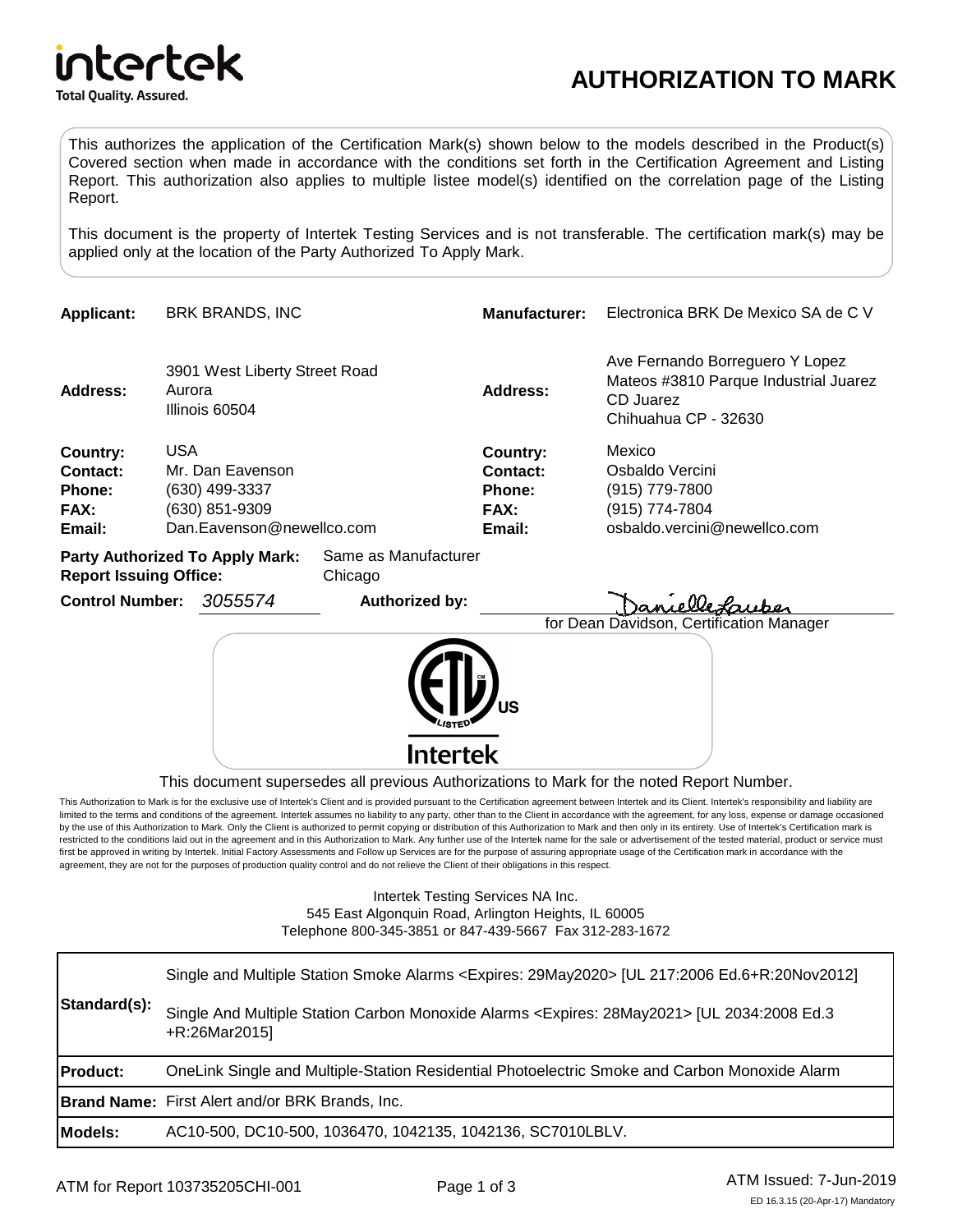

## **AUTHORIZATION TO MARK**

This authorizes the application of the Certification Mark(s) shown below to the models described in the Product(s) Covered section when made in accordance with the conditions set forth in the Certification Agreement and Listing Report. This authorization also applies to multiple listee model(s) identified on the correlation page of the Listing Report.

This document is the property of Intertek Testing Services and is not transferable. The certification mark(s) may be applied only at the location of the Party Authorized To Apply Mark.

| <b>Applicant:</b>                                              | <b>BRK BRANDS, INC</b> |                                                                                   |                                 | <b>Manufacturer:</b>                                           | Electronica BRK De Mexico SA de CV                                                 |
|----------------------------------------------------------------|------------------------|-----------------------------------------------------------------------------------|---------------------------------|----------------------------------------------------------------|------------------------------------------------------------------------------------|
| Address:                                                       | Aurora                 | 3901 West Liberty Street Road<br>Illinois 60504                                   |                                 | <b>Address:</b>                                                | Av. Adolfo Lopez Mateos 2447, Cd.<br>Juarez Chihuahua, 32528                       |
| Country:<br><b>Contact:</b><br><b>Phone:</b><br>FAX:<br>Email: | <b>USA</b>             | Mr. Dan Eavenson<br>(630) 499-3337<br>(630) 851-9309<br>Dan.Eavenson@newellco.com |                                 | <b>Country:</b><br><b>Contact:</b><br>Phone:<br>FAX:<br>Email: | Mexico<br>Osbaldo Vercini<br>(915) 779-7895<br>N/A<br>osbaldo.vercini@newellco.com |
| <b>Report Issuing Office:</b>                                  |                        | <b>Party Authorized To Apply Mark:</b>                                            | Same as Manufacturer<br>Chicago |                                                                |                                                                                    |
| <b>Control Number:</b>                                         |                        | 3055574                                                                           | <b>Authorized by:</b>           |                                                                | anuelle Laubo<br>for Dean Davidson, Certification Manager                          |
|                                                                |                        |                                                                                   |                                 |                                                                |                                                                                    |
|                                                                |                        |                                                                                   | Intertek                        |                                                                |                                                                                    |

This document supersedes all previous Authorizations to Mark for the noted Report Number.

This Authorization to Mark is for the exclusive use of Intertek's Client and is provided pursuant to the Certification agreement between Intertek and its Client. Intertek's responsibility and liability are limited to the terms and conditions of the agreement. Intertek assumes no liability to any party, other than to the Client in accordance with the agreement, for any loss, expense or damage occasioned by the use of this Authorization to Mark. Only the Client is authorized to permit copying or distribution of this Authorization to Mark and then only in its entirety. Use of Intertek's Certification mark is restricted to the conditions laid out in the agreement and in this Authorization to Mark. Any further use of the Intertek name for the sale or advertisement of the tested material, product or service must first be approved in writing by Intertek. Initial Factory Assessments and Follow up Services are for the purpose of assuring appropriate usage of the Certification mark in accordance with the agreement, they are not for the purposes of production quality control and do not relieve the Client of their obligations in this respect.

> Intertek Testing Services NA Inc. 545 East Algonquin Road, Arlington Heights, IL 60005 Telephone 800-345-3851 or 847-439-5667 Fax 312-283-1672

| Standard(s):    | Single and Multiple Station Smoke Alarms <expires: 29may2020=""> [UL 217:2006 Ed.6+R:20Nov2012]</expires:>                 |
|-----------------|----------------------------------------------------------------------------------------------------------------------------|
|                 | Single And Multiple Station Carbon Monoxide Alarms <expires: 28may2021=""> [UL 2034:2008 Ed.3<br/>+R:26Mar2015]</expires:> |
| <b>Product:</b> | OneLink Single and Multiple-Station Residential Photoelectric Smoke and Carbon Monoxide Alarm                              |
|                 | <b>Brand Name:</b> First Alert and/or BRK Brands, Inc.                                                                     |
| Models:         | AC10-500, DC10-500, 1036470, 1042135, 1042136, SC7010LBLV.                                                                 |